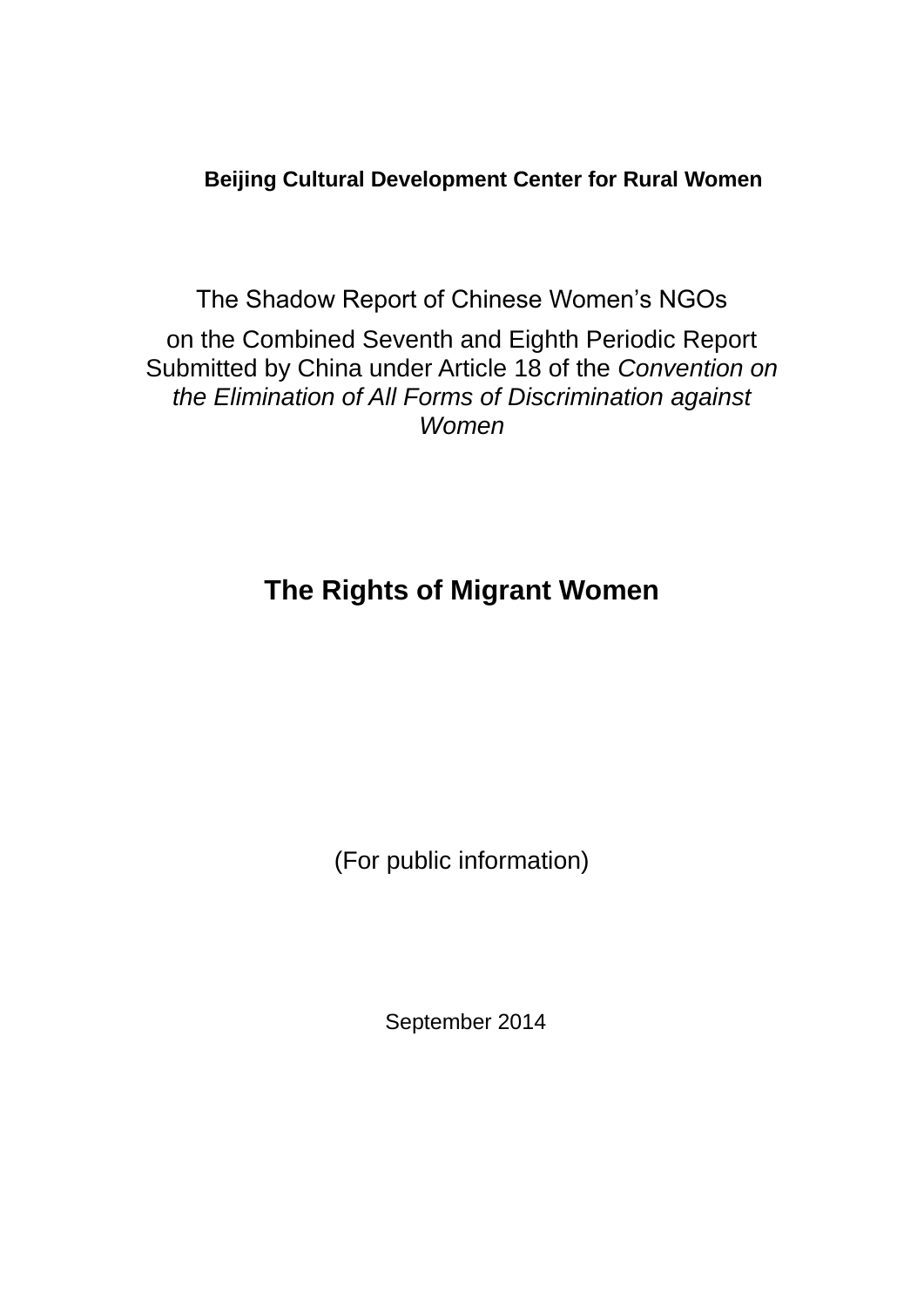## **The Rights of Migrant Women**

#### **Beijing Cultural Development Center for Rural Women**

#### **I. Efforts and Progress**

**The development of the domestic service sector, with the high concentration of migrant women, has been identified by the Chinese government as a strategic priority.** In June 2009, the Ministry of Commerce, the Ministry of Finance and the All-China Federation of Trade Unions (ACFTU) jointly issued the *Notice on the Implementation of the Domestic Service Project* (ShangMaoFa [2009] No. 276). In July 2009, the State Council approved the inception of the joint employment promotion meeting mechanism on the development of the domestic service sector co-initiated by the Ministry of Human Resources and Social Security, the Ministry of Commerce, the ACFTU, the ACWF and other four departments, whose main duty is to promote the establishment and improvement of systems related to the domestic service sector. In September 2010, the State Council officially issued the *Guidance on the Development of the Domestic Service Sector* (GuoBanFa [2010] No. 43). And also, preferential policies to support the development of local domestic services have been introduced across the main recipient cities of migrant women, such as Zhejiang, Beijing and Shanghai.

**Labor and social security policies regarding migrant women have been refined.**  The *Labor Contract Law* and the *Employment Promotion Law* coming into effect as of January 2008 respectively provided labor standards for part-time employment and labor and social security policies in line with non-formal employment developed by governments at all levels. In December 2009, the State Council promulgated the *Interim Measures for the Transfer and Continuation of the Basic Old-age Insurance for Urban Enterprise Workers*, initiating a unified national transfer system. The *Social Insurance Law of the People's Republic of China* approved in October 2010 and coming into effect from July 2011 incorporates migrant women into the coverage of maternity insurance through legislation at the state level.

**In terms of health and safety, legislative efforts have been made to enhance health care services for migrant women, coupled with more education and publicity focused on occupational health.** In recent years, the government has increased migrant women's health care services through laws and policies, extending the educational campaigns to cover migrant women and paying attention paid to their occupational health problems. A number of non-governmental women's organizations have also carried out many gender-sensitive health promotion initiatives targeted at migrant women, including the prenatal care program for migrant women by the Beijing Cultural Development Center for Rural Women, the program for sexual and reproductive health and rights of migrant women in Beijing by the Beijing Zhongze Women's Legal Consulting Services Center, etc.

**The social network has taken shape to secure migrant women's rights and interests.** Government authorities have encouraged and supported women's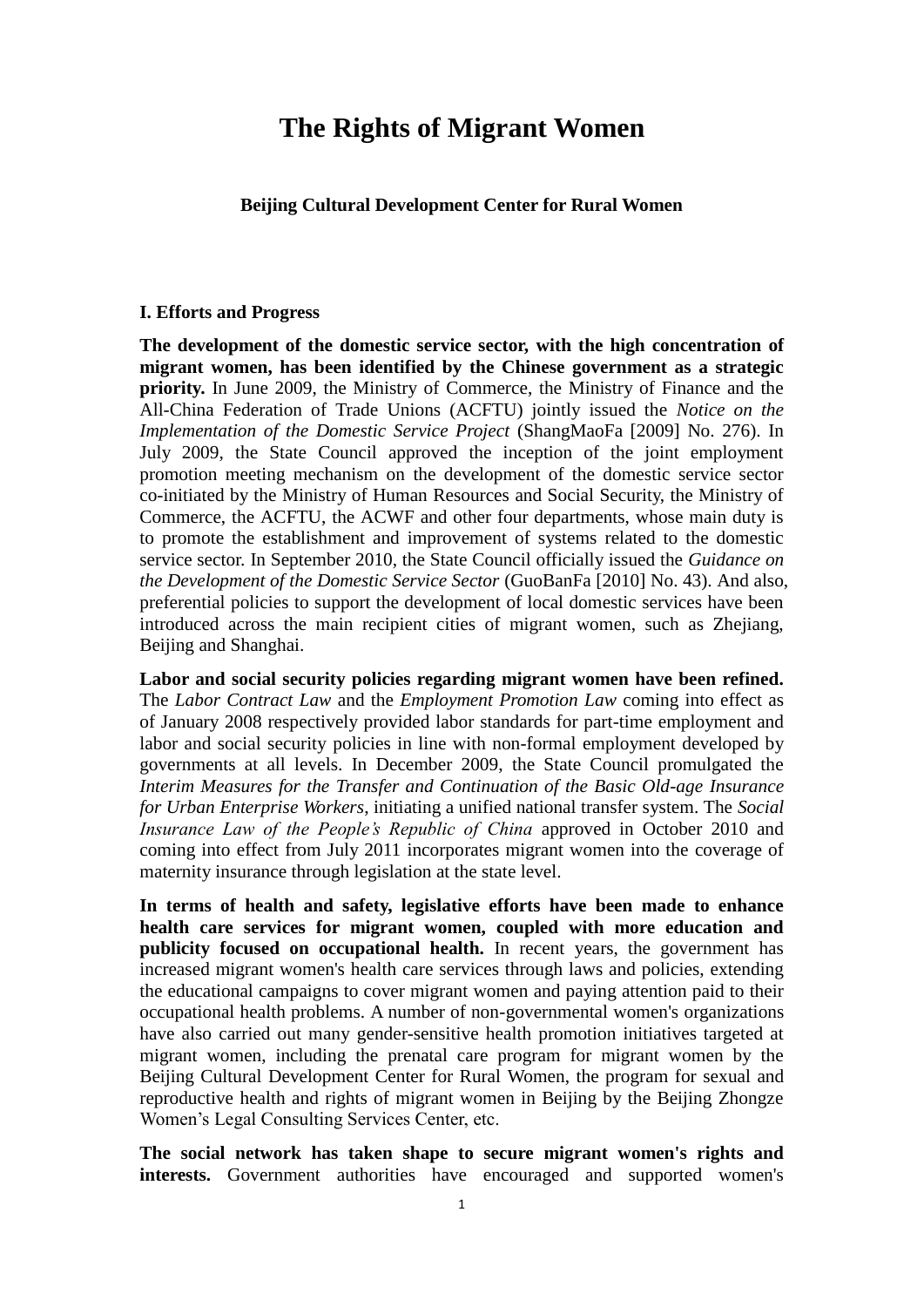federations to make use of regional development cooperation platforms and connected organizations, striving for the cross-regional docking of migrant labor force. In 2006, the first "Home to Migrant Women" was established in Beijing, providing work skills training and legal aid for migrant women while safeguarding the rights and interests of migrant women and children. As of October 2008, the practice had been extended beyond the whole capital city, reaching as far as some places in Fujian, with 159 similar institutions set up to help over one million migrant women. In addition, local non-governmental organizations have urged the whole society to safeguard the rights and interests of non-formal female employees through engagement in the development of sample contracts, legislative research, research into the living conditions of migrant non-formal female employees, legal assistance to poor migrant women, seminars and other approaches.

#### **II. Gaps and Challenges**

**Migrant women are outperformed by men in employment rate and occupation level, and are subject to a more unstable income.** Among migrant people of a working age, the proportion of employed female accounted for 77.5%, 19.7 percentage points lower than that of men. The majority of the employed females engaged in informal sectors, where 19.4% of women were housekeepers, 19.1 percentage points higher than that of men. The proportion of women unemployed or laid off was 1.8%, compared to the 1.3% of men. In addition, wage arrears or deductions are impeding women's income. According to the Third Wave Survey on The Social Status of Women in China, the main problems troubling migrant women during their work included "being despised" and "delayed or deducted wages," respectively accounting for 14.7% and 14.2% of all options.

**In terms of health and safety, migrant women lack access to healthcare resources, while the measures for occupational disease prevention and control are not satisfactory, coupled with inadequate compensation and relief for occupational injuries.** This results from three causes. First, the availability to healthcare resources should be improved for migrant women as so far the unmarried migrant women are not yet covered by family planning and reproductive health services. In the *Research Report on Migrant Women's Reproductive Health* issued in August 2009, Beijing Zhongze Women's Legal Consulting Services Center pointed out that nearly a million migrant women were excluded from maternity insurance due to a hukou restriction. Second, among migrant women, occupational disease prevention and control has not yet shown fundamental improvement, where women should be enabled in their cognition of occupational diseases as well as in their awareness of self-protection and their own rights and interests. According to a survey on female migrant workers in Guangdong, the majority of migrant workers suffering from occupational diseases were aged 20-25, of whom 45.9% had no idea about the occupational diseases they caught. Third, due to the low engagement of migrant women in work-related injury insurance, adding the existence of hidden occupational injuries, disability treatment and compensation is even harder to be available.

**In terms of social and political participation, migrant women are not well-engaged at either their domicile or the recipient city or their workplace.** The Third Wave Survey on The Social Status of Women in China found that the political and social engagement of migrant women in each age group were significantly lower than that of both urban and rural women. They are not only cut off from the political and social life of their home, but also failed to get access to the political and social life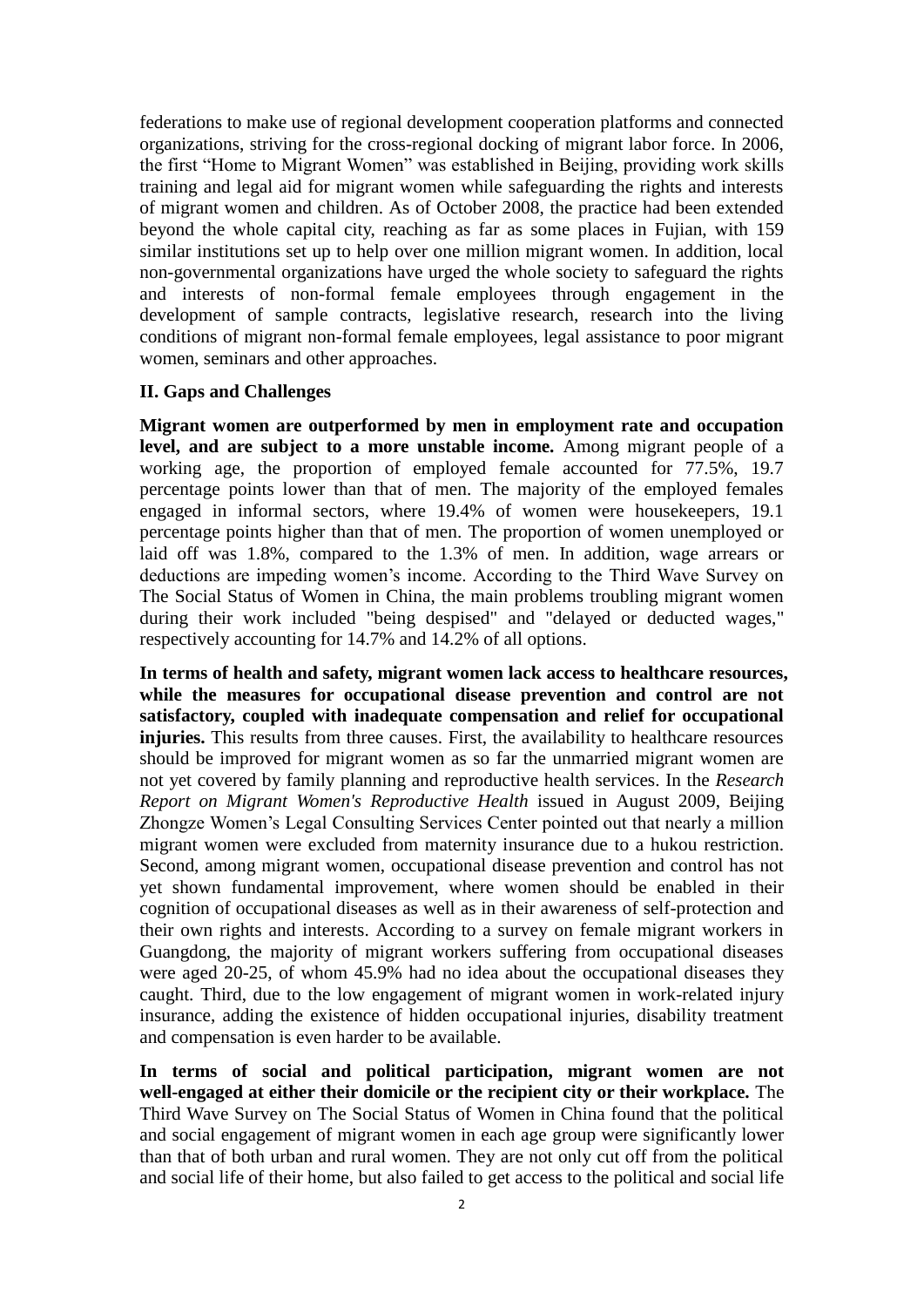in the recipient city. A survey in Hunan Province showed that only 12.2% of migrant women had participated in the election of community committees, 4.3% often took part in community activities, while more than 60% had never be informed of or engaged in them. Meanwhile, the proportion of migrant women engaged in formal and informal organizations (including unions, associations and civil society groups) remain at a very low level. Few migrant workers resorted to complaints for damaged rights and interests or participated in activities of the trade union. A survey in Guangdong in 2008 found that although the trade union and the women's federation are supposed to protect the rights and interests of migrant workers, very few of them know the functions of these two organizations.

#### **III. Suggestions in Response**

**The employment of migrant women should be facilitated, with the social security network improved.** A detailed and workable program and schedule of action should be developed, giving priority to the following issues: First, encourage and guide them to take up formal jobs rather than informal ones; Second, internalize flexible social security measures and encourage migrant women to join the social security system through the reduction of insurance costs, especially the expansion of maternity insurance coverage.

**Health and safety of migrant women should be bettered through increased investment, improved institution and enhanced publicity.** First, strengthen input in the protection of the rights and interests of migrant women. Second, remove discriminatory provisions relevant to migrant women in health, safety and other aspects. Third, strengthen training and awareness building among migrant women in terms of health and safety, particularly giving full play to the role of non-governmental organizations on health and safety issues of migrant women, including publicity and advocacy, legal assistance, education and training and so on, with a close eye kept on the construction of the social support network for migrant women.

**Institutional resolutions should be introduced to ensure the social and political participation of migrant women.** First, there should be institutional arrangements to ensure women of their equal rights and opportunities to social and political life. Second, outstanding migrant women should be fully taken into account in the training and selection of women leaders. Third, in the process of formulating policies and regulations, the government authorities should engage migrant women representatives and listen carefully to their views and suggestions, as well as the comments from the relevant non-governmental organizations. Fourth, foster and support the advancement of non-governmental organizations to facilitate the engagement of migrant women, with some preferential policies and tax incentives provided to encourage migrant women's participation in elections as well as in other public affairs.

**Public services should be rolled out to facilitate migrant women to get integrated**  with the urban life. In the recipient cities, the governments should provide public services to migrant women, including housing and their children's education through improved capacity in social administration and public services.